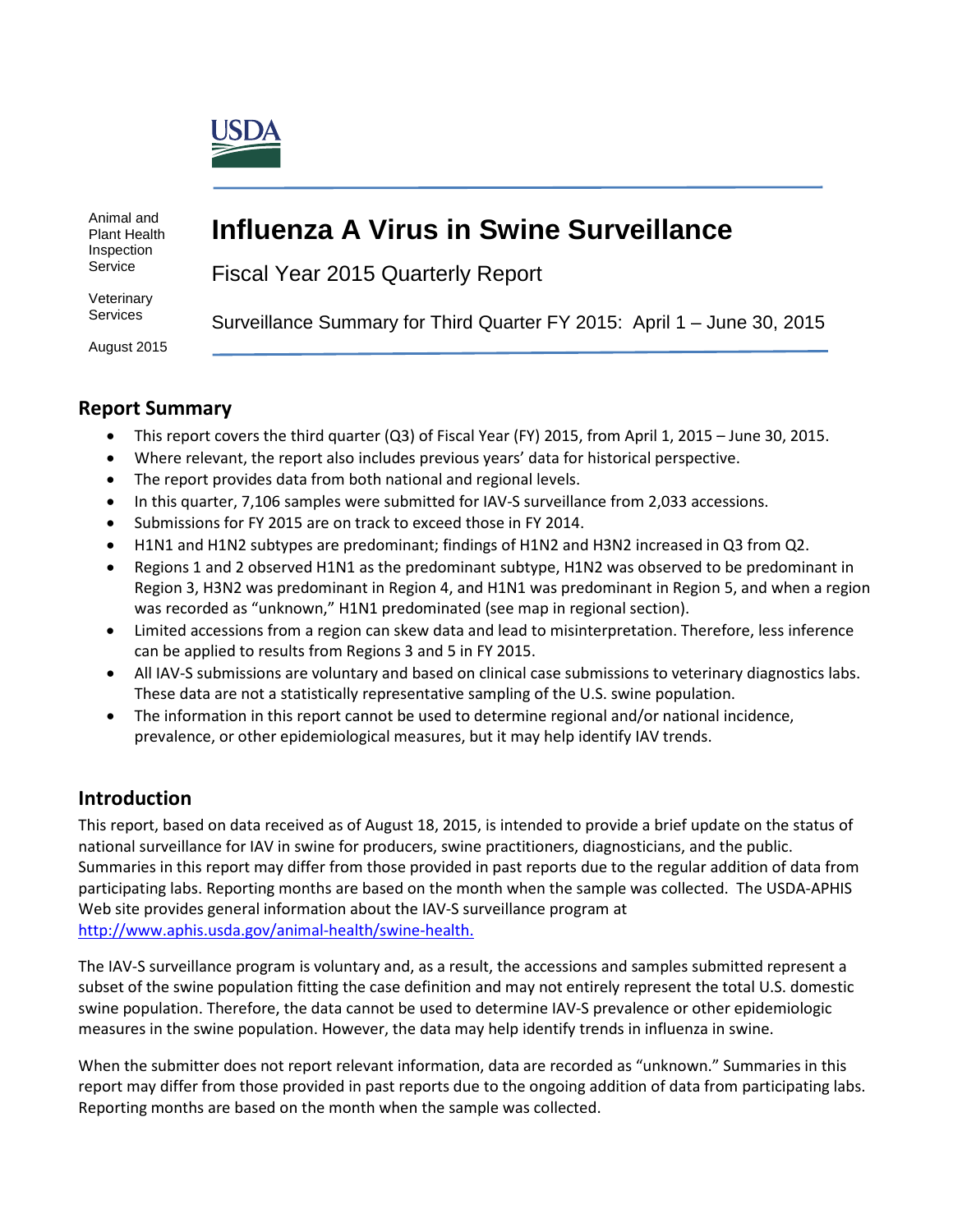A laboratory accession is generally a set of samples collected at a single premises on a single day and received at the laboratory. A maximum of 10 samples of any kind is allowed per accession for reimbursement under the USDA IAV-S system. However, no more than 5 of the 10 samples may be oral fluid for any given accession. This does not prevent additional samples from being tested at the owner's expense. While a nasal swab or lung tissue sample represents a single animal within the herd, a single oral fluid sample may represent one to two pens of animals in a herd. A positive sample status is based on the screening real-time reverse transcriptase polymerase chain reaction (rRT-PCR). The subtype result is based on the rRT-PCR based subtyping assays. Virus isolation and sequencing are only attempted on rRT-PCR positives meeting criteria listed below. Phylogenetic analyses are based on successful sequencing results, with sequences deposited into GenBank, the public sequence database.

### **Program Updates**

#### **IAV-S surveillance program review**

External and internal reviews of the IAV-S surveillance program are ongoing. APHIS' Policy and Program Development Division is conducting the internal review. This review will assess program objectives, achievements, and outcomes generated by collecting information from program collaborators and stakeholders. The internal analysis is expected to provide information on the desired future of the program and identify cost factors and forward cost projections. External reviewers have been contracted to conduct that analysis. The external review is intended as a technical epidemiologic review to not only provide a critical assessment but also provide recommendations for process improvement and system efficiency.

### **IAV-S Surveillance Objectives**

USDA's National Surveillance Plan for Swine Influenza Virus in Pigs (July 2010) describes the current surveillance system for IAV-S in detail. The surveillance objectives are to:

1. Monitor genetic evolution of endemic IAV in swine to better understand endemic and emerging influenza virus ecology;

2. Make influenza isolates from swine available for research and to establish a data management system to facilitate genetic analysis of these isolates and related information; and

3. Select proper isolates for the development of relevant diagnostic reagents, updating diagnostic assays, and vaccine seed stock products.

# **Objective 1. Monitoring Genetic Evolution of Endemic IAV in Swine to Better Understand Endemic and Emerging Influenza Virus Ecology**

Objective 1 is met by voluntary laboratory submissions to NAHLN laboratories; select samples undergo further analysis by NVSL for virus isolation (VI) and submission banking. ARS-NADC provides phylogenetic analysis for select isolates under a cooperative agreement with USDA-APHIS-VS.

### **National Surveillance Data Summary**

The total number of accessions and samples for FY 2014 exceeded numbers from FY 2013. FY 2015 numbers of accessions and samples are on track to exceed FY 2014, and there was a spike in submissions in early to mid-2015 (Figure 1).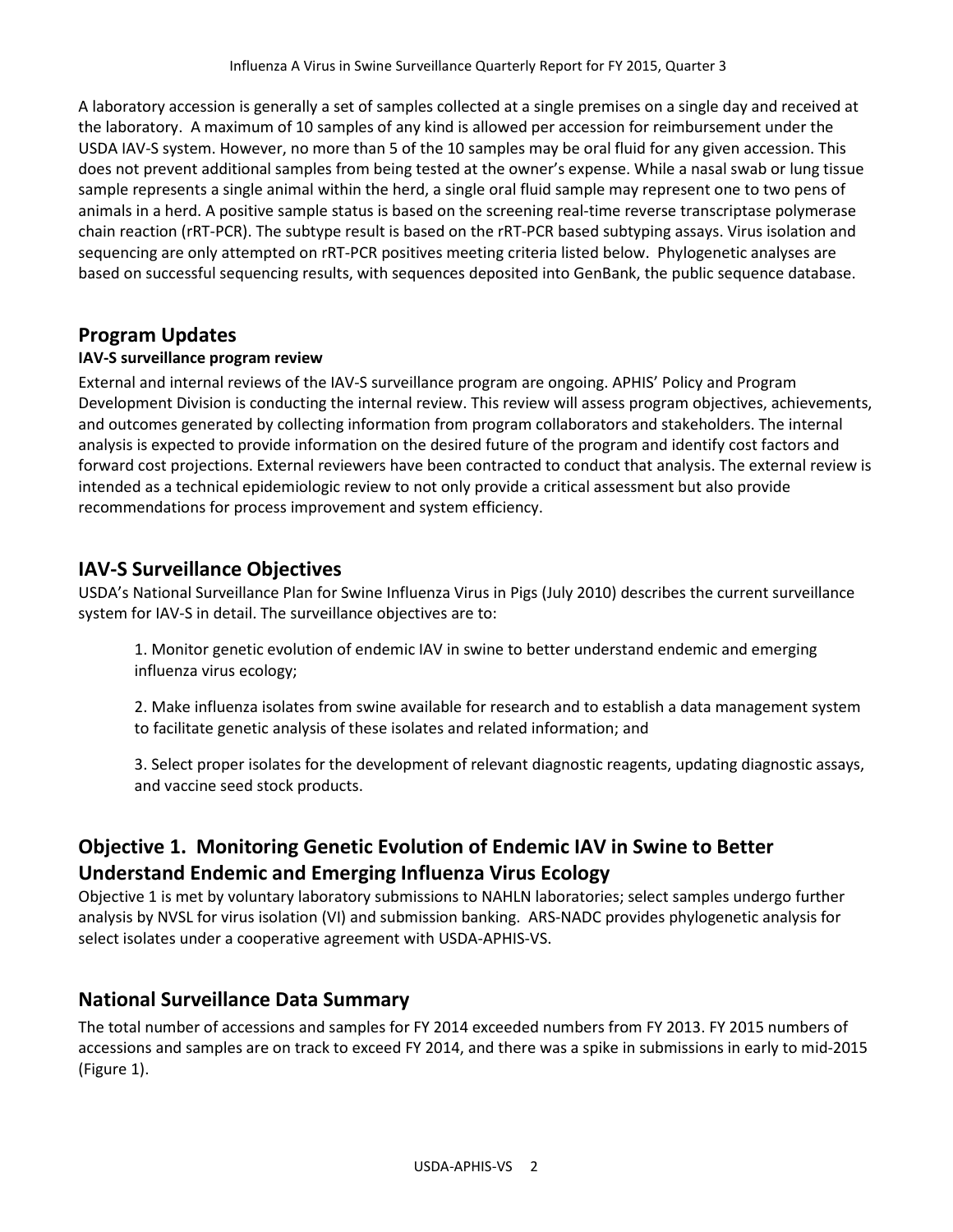

**Figure 1. Accessions submitted, subtyped accessions, positive accessions, and VI positive accessions over time**

For FY 2015's third quarter, 7,106 samples have been tested from 2,033 accessions (Figure 2) in addition to the 4,129 accessions and 12,769 samples from FY 15 Q1 and Q2.



**Figure 2. Surveillance for IAV in swine: Number of laboratory accessions and samples tested, FY 2010 – Q3 FY 2015.**

Figure 3 shows the number of subtype instances in FY 2015 Q3. The total number subtyped was 873, including 256 H1N1; 297 H1N2; 250 H3N2; 1 H3N1; and 69 mixed.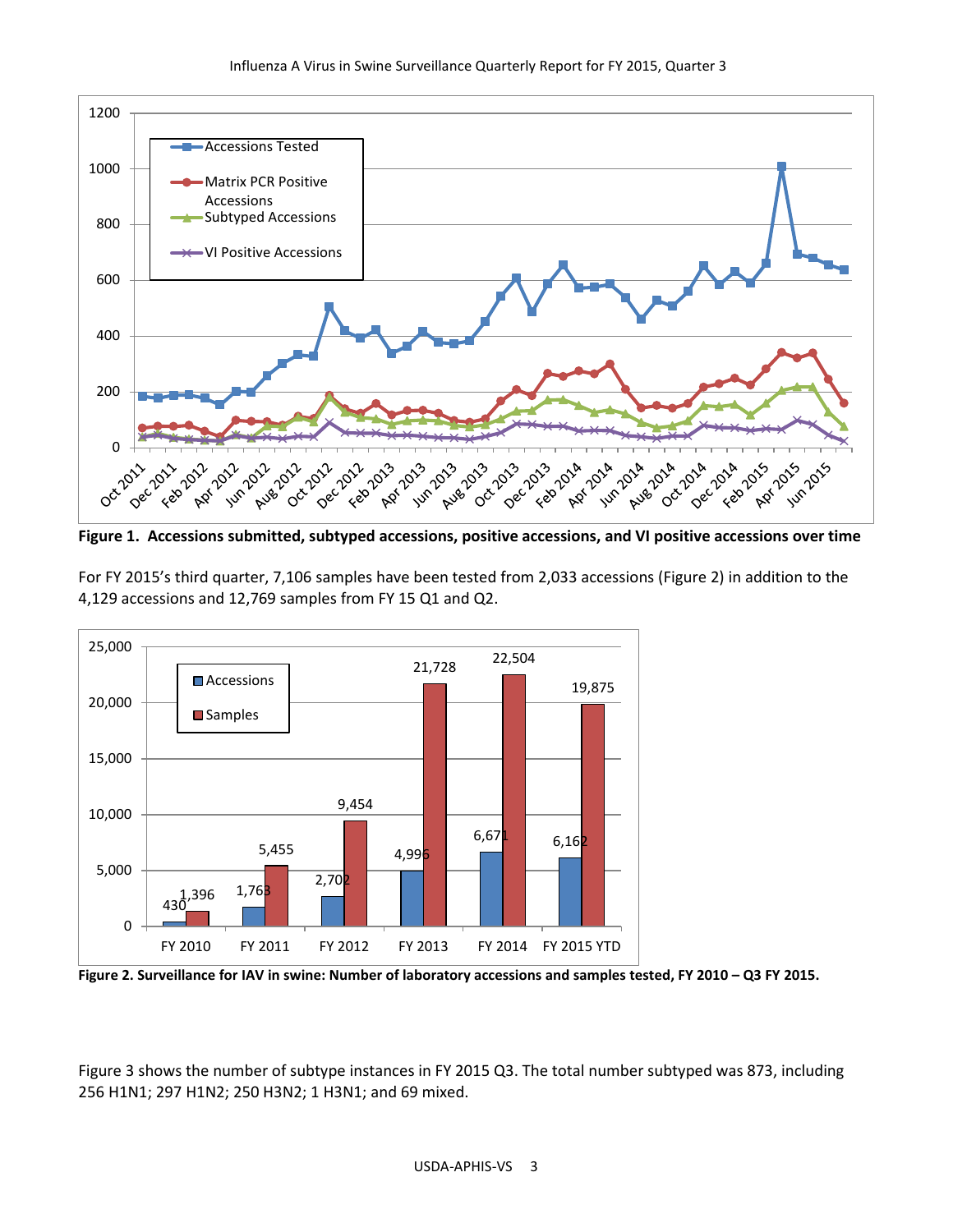

**Figure 3. Q3 FY 2015 subtype instances.** 

Figure 4 breaks down accessions by subtype rRT-PCR from FY 2010 to Q3 FY 2015. H1N1 remains the major subtype over the course of the surveillance. However, in Q3, H1N2 predominated with 297 subtype instances detected out of 873 total subtypes. H1N1 and H3N2 detections remained steady. More detailed ARS-NADC information can be found later in this report on page 6. Figure 5 displays the number of VIs attempted, the number of those attempts that were positive, and the number of positive VIs that are submitted to GenBank.



**Figure 4. Number of subtypes, FY 2010 through Q3 FY 2015.**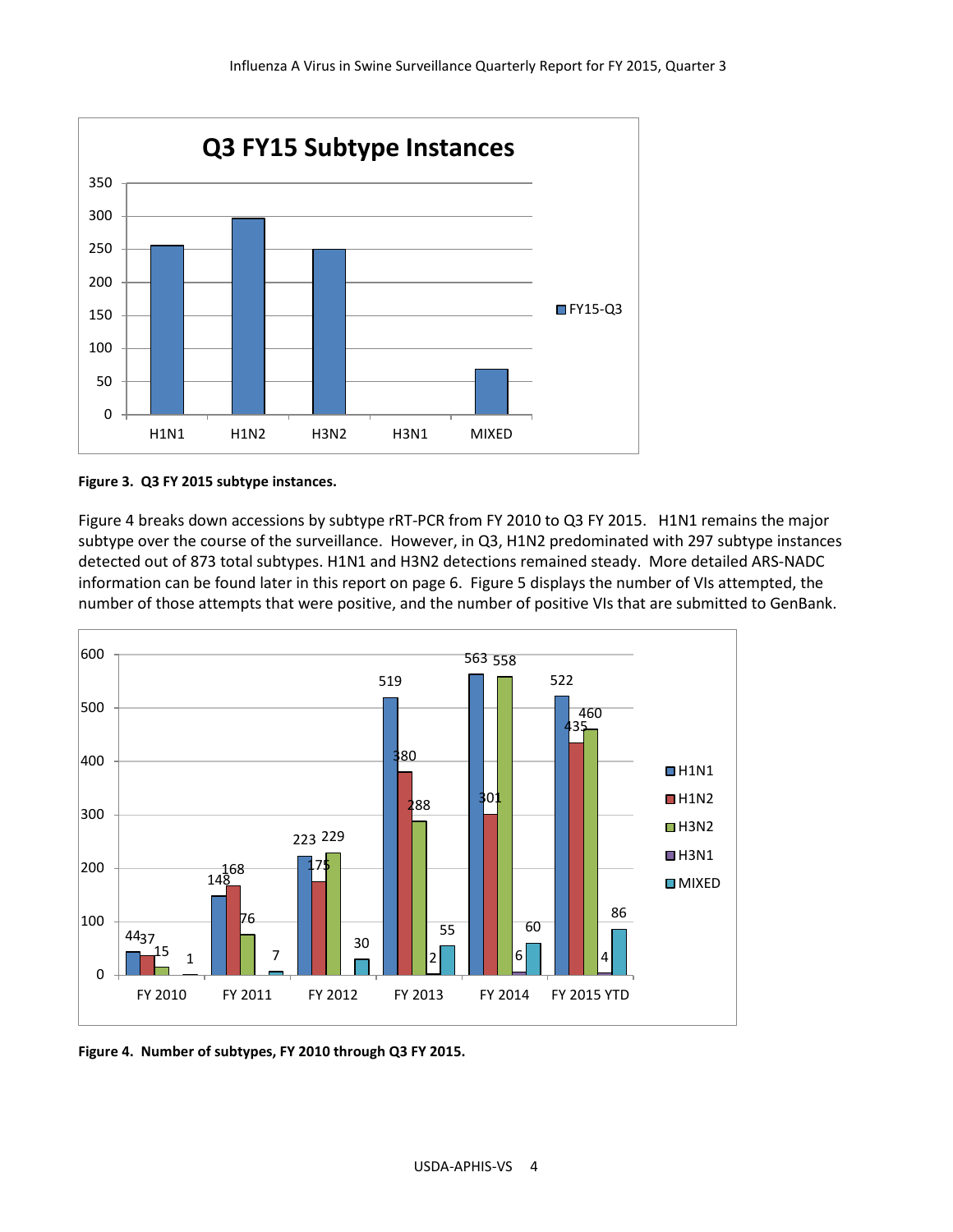

**Figure 5. Number of virus isolations attempted, positive virus isolations, and GenBank submissions from FY 2012 through Q3 FY 2015.**

When accessions were evaluated by age-class for the third quarter, the following observations were noted. H3N2 was the most common subtype among Suckling. H1N1 was the common subtype among Nursery. H1N1 and H1N2 were the most common subtypes among Grower/Finishers. Sow/Boar had limited testing, with H3N2 being the predominant subtype. Among accessions for which the age class was unknown or not recorded, H1N2 was the predominant subtype (Table 1). When looking at specimen type submitted, oral fluids were the predominant accession type, followed by nasal/nasal swab, and then lung/lung swab (Table 2).

| <b>Age Class</b>         | <b>Number of</b><br>accessions<br>with<br>subtype<br>reported* | <b>H1N1</b> | <b>H1N2</b> | <b>H3N2</b> | <b>H3N1</b> | <b>Mixed</b> |
|--------------------------|----------------------------------------------------------------|-------------|-------------|-------------|-------------|--------------|
| Suckling                 | 79                                                             | 13          | 26          | 28          |             |              |
| Nursery                  | 101                                                            | 43          | 23          | 22          | $\cdots$    |              |
| Grower/Finisher          | 112                                                            |             | 37          | 29          | $\cdots$    |              |
| Sow/Boar                 |                                                                |             |             |             |             |              |
| Not recorded/<br>Unknown | 271                                                            | 78          | 105         | 73          |             |              |

**Table 1. Number of positive accessions tested for IAV-S by age class and by subtype in Q3 FY 2015**

\*Accessions may include samples with multiple age types. In these cases, individual accessions are counted in more than one age type category.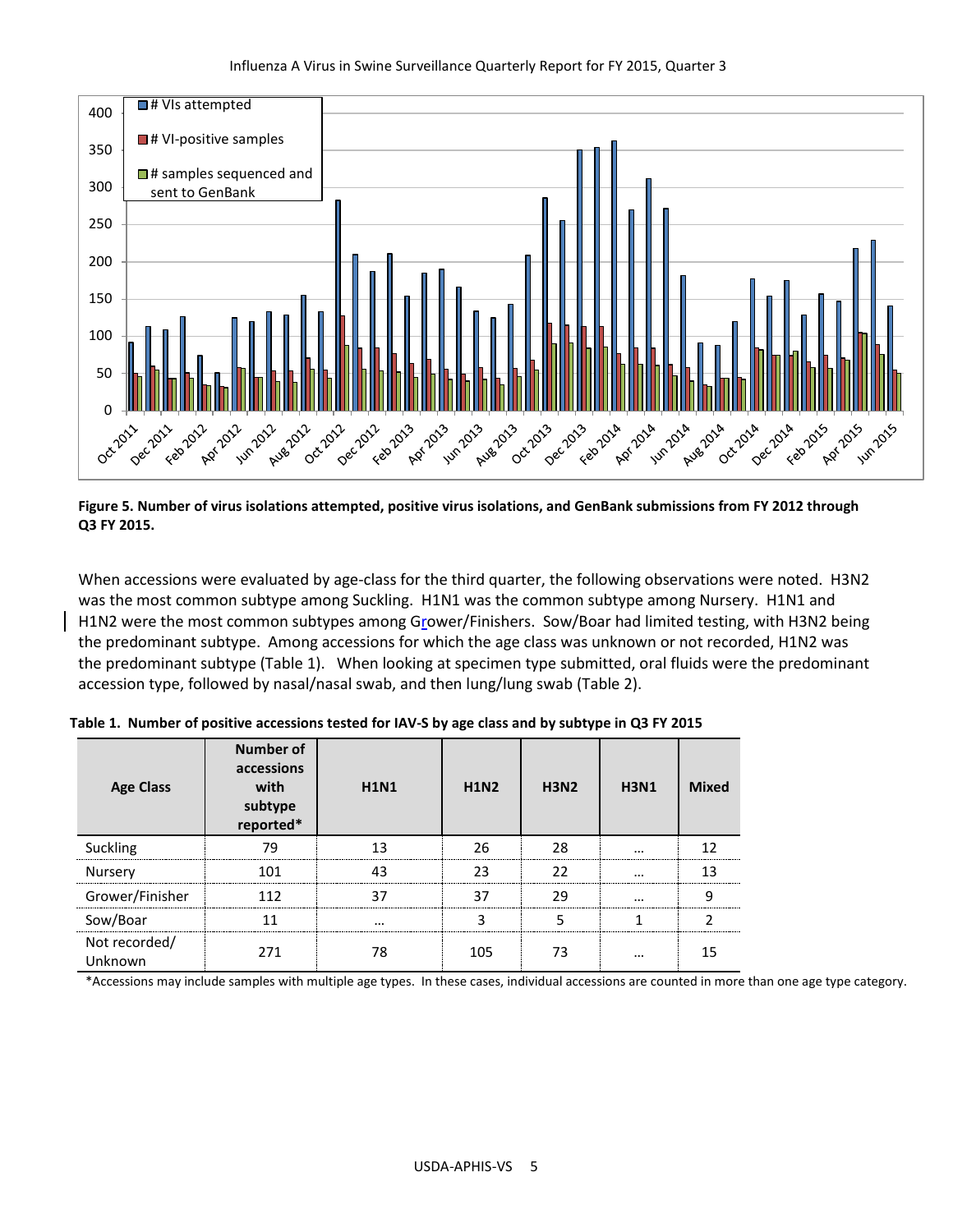| Specimen<br><b>Type</b> | <b>Number of</b><br>accessions<br>with<br>subtype<br>reported* | <b>Percent of</b><br>accessions<br>with positive<br>virus isolation | <b>Percent of</b><br>accessions<br>with sequence<br>submitted to<br><b>GenBank</b> | <b>H1N1</b> | <b>H1N2</b> | <b>H3N2</b> | <b>H3N1</b> | <b>Mixed</b> |
|-------------------------|----------------------------------------------------------------|---------------------------------------------------------------------|------------------------------------------------------------------------------------|-------------|-------------|-------------|-------------|--------------|
| Lung or<br>lung swab    | 102                                                            | 74%                                                                 | 66%                                                                                | 37          | 39          | 21          | $\cdots$    | 5            |
| Nasal or<br>nasal swab  | 128                                                            | 56%                                                                 | 59%                                                                                | 30          | 60          | 35          | 1           |              |
| Oral fluids             | 348                                                            | 24%                                                                 | 21%                                                                                | 105         | 96          | 105         | $\cdots$    | 42           |
| Other**                 | $\cdots$                                                       | $\cdots$                                                            | $\cdots$                                                                           | $\cdots$    | $\cdots$    | $\cdots$    | $\cdots$    | $\cdots$     |

**Table 2. Number of positive accessions tested for IAV by specimen type and by subtype in Q3 FY 2015.**

\*Accessions may include samples with multiple specimen types. In these cases, individual accessions are counted in more than one specimen type category.

\*\*Other includes specimen types recorded as swab, mixed tissue, or unknown.

### **Regional surveillance data**

In this section, we present data in five different regions (Figure 6) to parse the analysis across regions. These regions are based on current USDA administrative districts for simplicity; these divisions do not represent specific industry distribution. Submissions are voluntary, as is any identifying information accompanying the submission, and therefore no sampling strategies can be applied to the regions.



**Figure 6. A map of the regions for national IAV-S surveillance**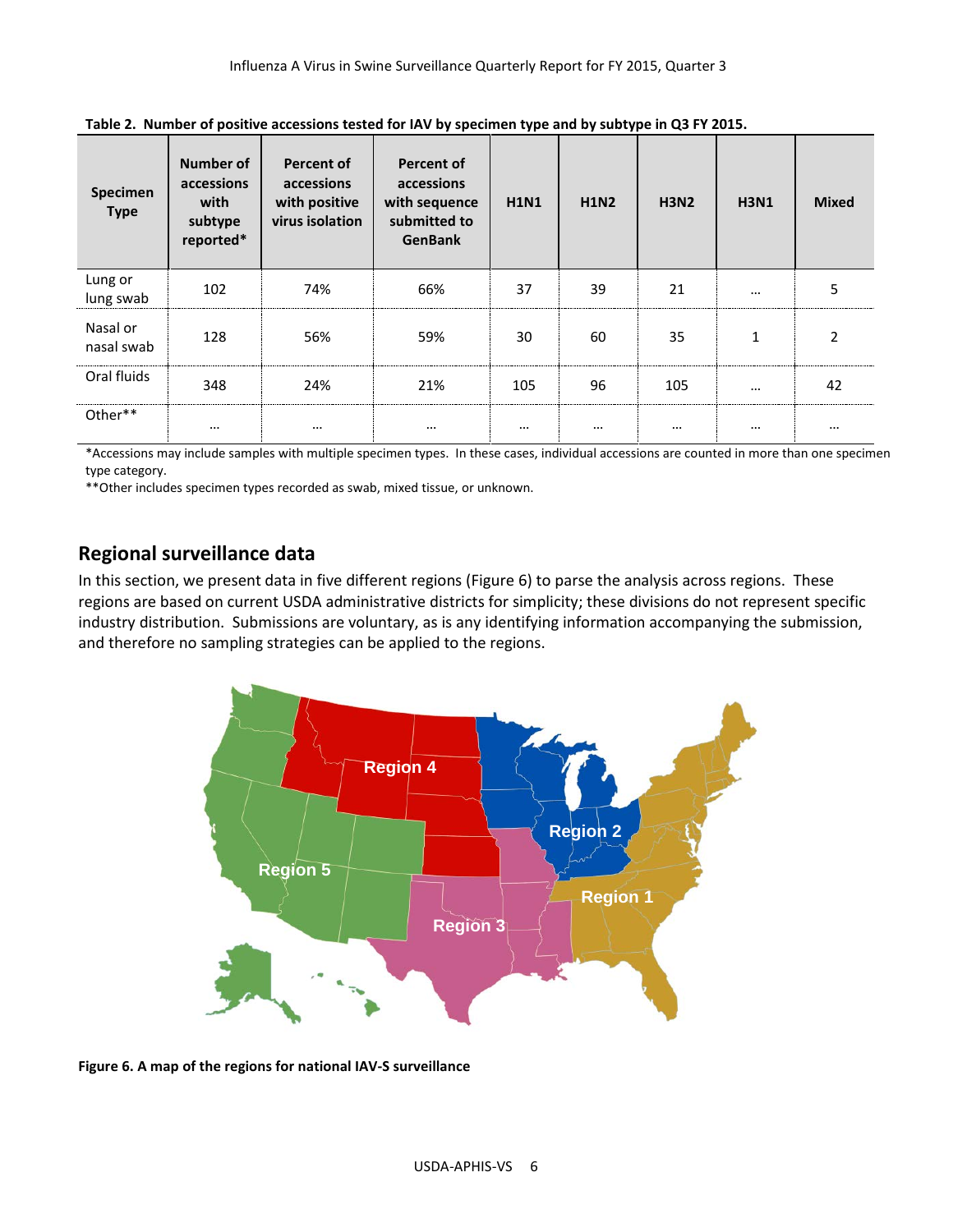Figure 7 shows the distribution of rRT-PCR subtyped accessions among the five regions. Regions 1 and 2 demonstrate H1N1 as the predominant subtype. Region 3 demonstrates H1N2 as the predominant subtype. H3N2 was predominant in Region 4, and Region 5 saw H1N1 as the predominant subtype. H3N1 continues to be in the minority of subtypes for all regions.



**Figure 7. Percentage of subtyped accessions by region for FY 2014 through Q3 FY 2015.**

# **Regional phylogenetic analysis**

#### **Phylogenetic analysis of sequences from the IAV-S surveillance system**

Phylogenetic analysis of gene sequences of the influenza A virus in swine is conducted to further examine the genetic changes that occur in HA, NA, and M genes of this rapidly changing virus. Through collaboration with ARS, a dataset<sup>[1](#page-6-0)</sup> of 485 isolates with published sequences in GenBank was characterized by phylogenetic analysis in Q3 FY 2015. This analysis provides information on the genetic diversity and evolution patterns of influenza in swine and allows for inferences about population and/or vaccine immunity.

The following series of bar charts parse the data into an approximately 2-year window by quarters and subtypes for each region, followed by charts further parsing the H1 and H3 subtypes into phylogenetic clades. Regional charts depicting the various combinations of HA and NA are available in Appendix 1.

<span id="page-6-0"></span> $1$  The ARS dataset is comprised of IAV-S surveillance isolate sequences that were posted in Genbank. This represents only a subset of the complete IAV-S surveillance dataset that includes PCR diagnostic test-based results as well as sequencing results. Therefore, ARS dataset results, such as subtype percentages, differ from the complete IAV-S dataset results provided in other sections of this report.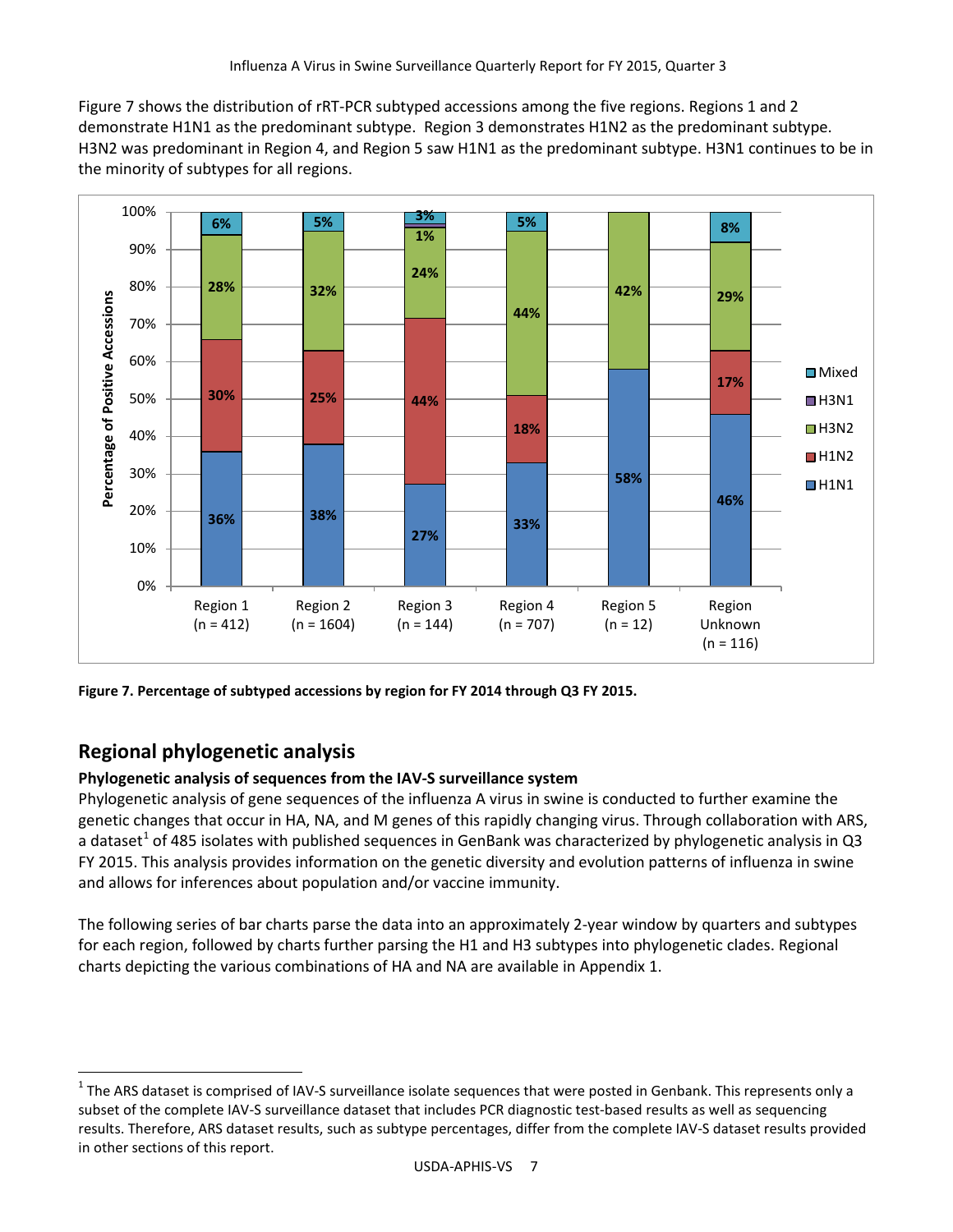

#### **Figure 8. Virus type by region 2-year summary Q4 FY 2013 to Q3 FY 2015**

Figure 8 demonstrates the four subtypes H1N1, H1N2, H3N1, H3N2, and mixed subtypes across the five regions. Regions 1 and 2 reported the most submissions, with a mixture of mostly H1N1, H1N2, and H3N2. Limited accessions from a region can skew data and lead to misinterpretation and therefore, less inference can be applied to results from Regions 3 and 5 in FY 2015.

#### **National phylogenetic HA gene information**

HA genes from H1 subtype viruses are classified as alpha, beta, gamma, delta-1, delta-2, or pandemic H1N1 2009 (H1N1pdm09) phylogenetic clades based on a previously published nomenclature system. Similarly, H3 subtype viruses are classified as Cluster IV, Cluster IV-A, Cluster IV-B, Cluster IV-C, Cluster IV-D, Cluster IV-E, Cluster IV-F, or human-like.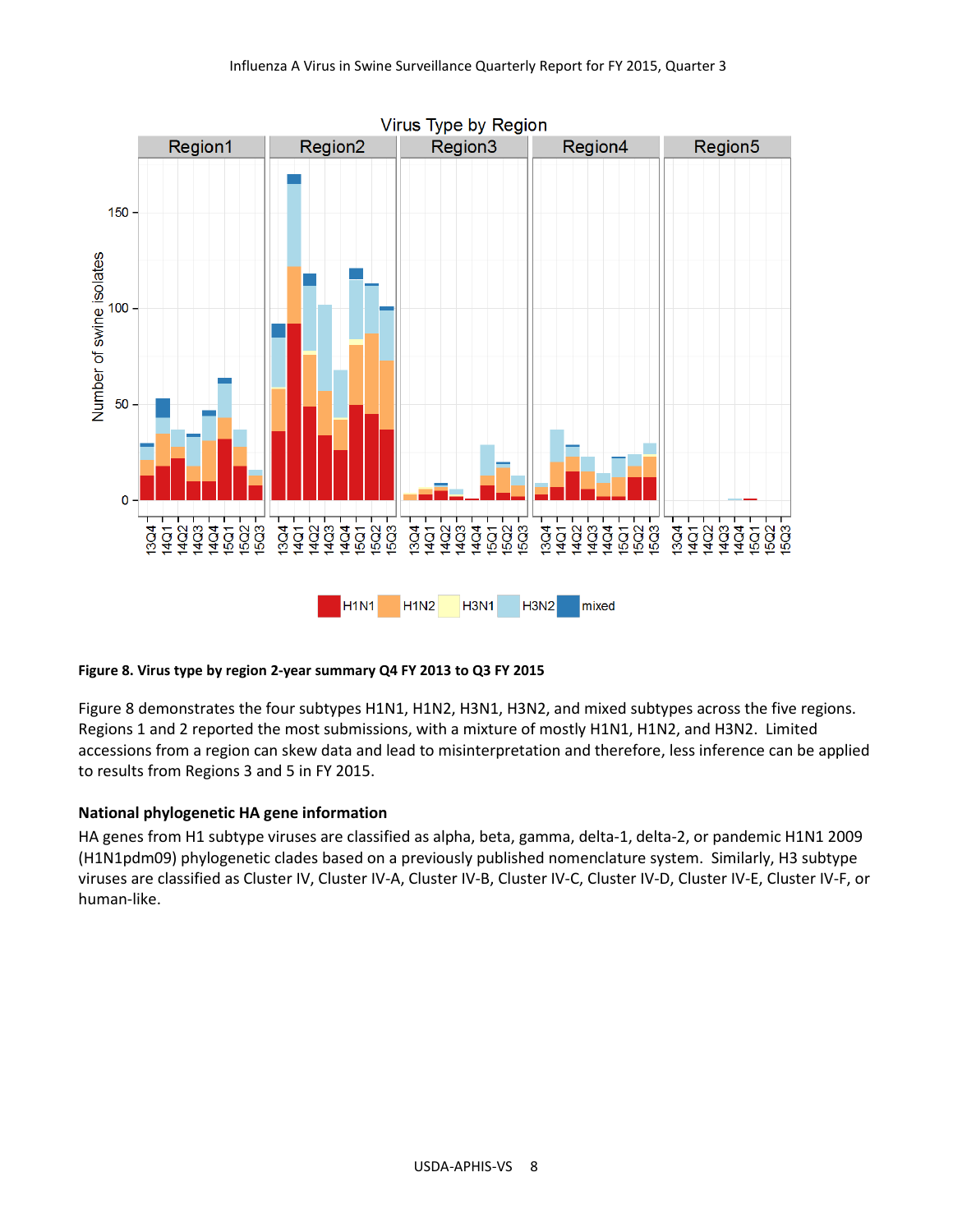

**Figure 9. H1 phylo-cluster by region – 2-year summary Q4 FY 2013 to Q3 FY 2015**

In the H1 subtypes (see Figure 9), there was one H1N1pdm09 virus detected in May 2015. The number of delta-2 H1 viruses experienced a decrease in the third quarter of 2015 and there were less delta H1 detections than in previous quarters, save FY2015 Q3 Region 4. There were a few alpha H1 detections and gamma H1 remained the predominant HA clade overall.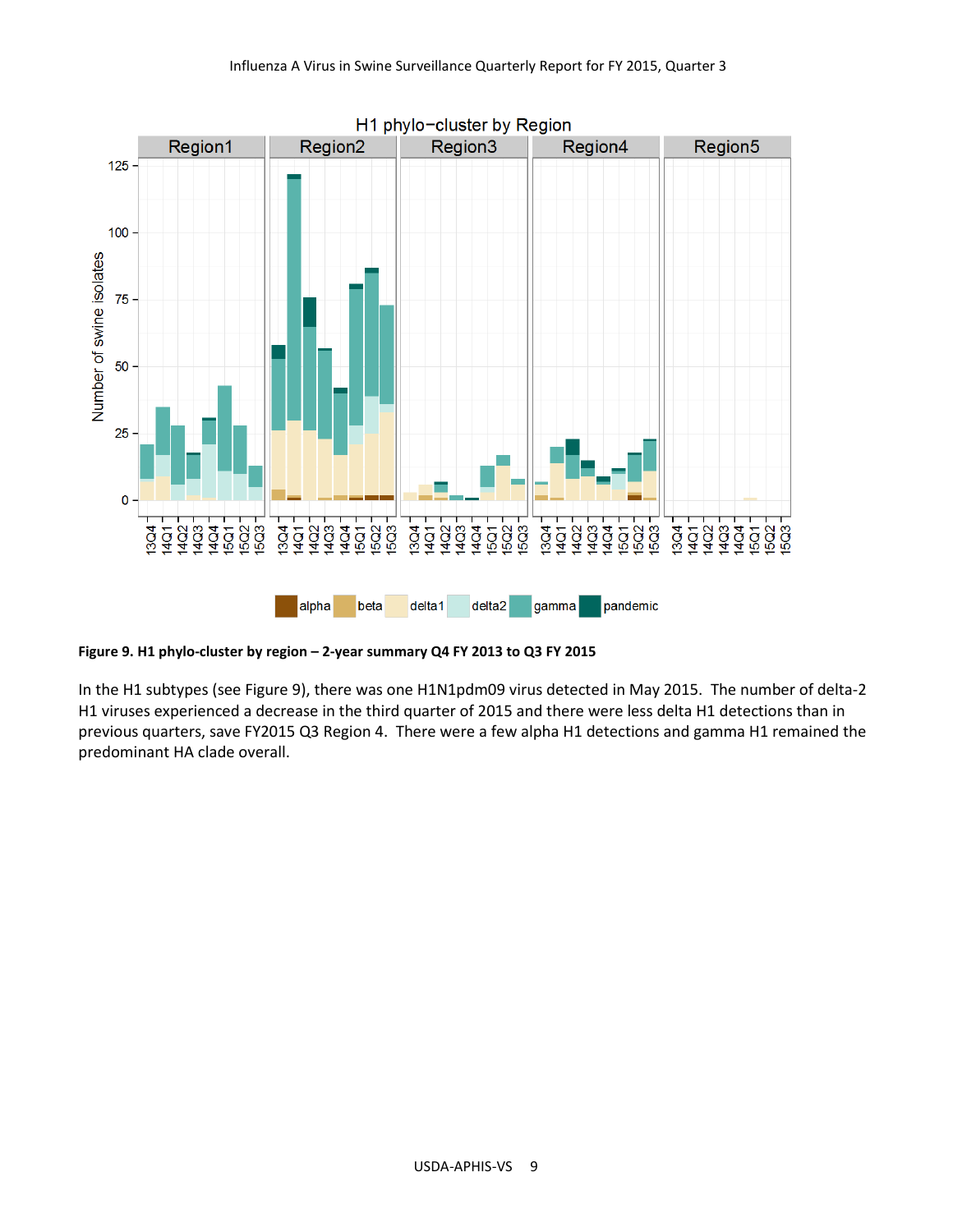

**Figure 10. H3 phylo-cluster by region, 2-year summary Q4 FY 2013 to Q3 FY 2015**

The number of H3 detections increased in Regions 2, 3, and 4 in FY 2015 Q3 from Q2, but decreased in Region 1 (Figure 10). The Cluster IV-A viruses continued to be the dominant cluster. New human-like H3 detections were identified in Regions 2 and 3. There was a decrease in IV-E detections in the third quarter in Region 2 when compared to the second quarter.

#### **National phylogenetic NA gene information**

Both the N1 and N2 subtypes are found in circulating swine viruses. Detections of H1N1pdm09 N1 in January were consistent with detection of pdm09 H1. Decreased detections of pdm09 N1 were noted between July and November 2014; this is consistent with the decline in pdm09 H1 that was observed. Classical N1 continued to be the predominant N1 clade. Starting in July 2014, there was a relative increase in detections of 1998-lineage N2 paired with delta-2 H1, although the 2002-lineage of N2 continued to be more frequently detected than 1998 lineage.

#### **National phylogenetic information M gene**

Only the H1N1pdm09 M gene was detected during the third quarter of FY 2015.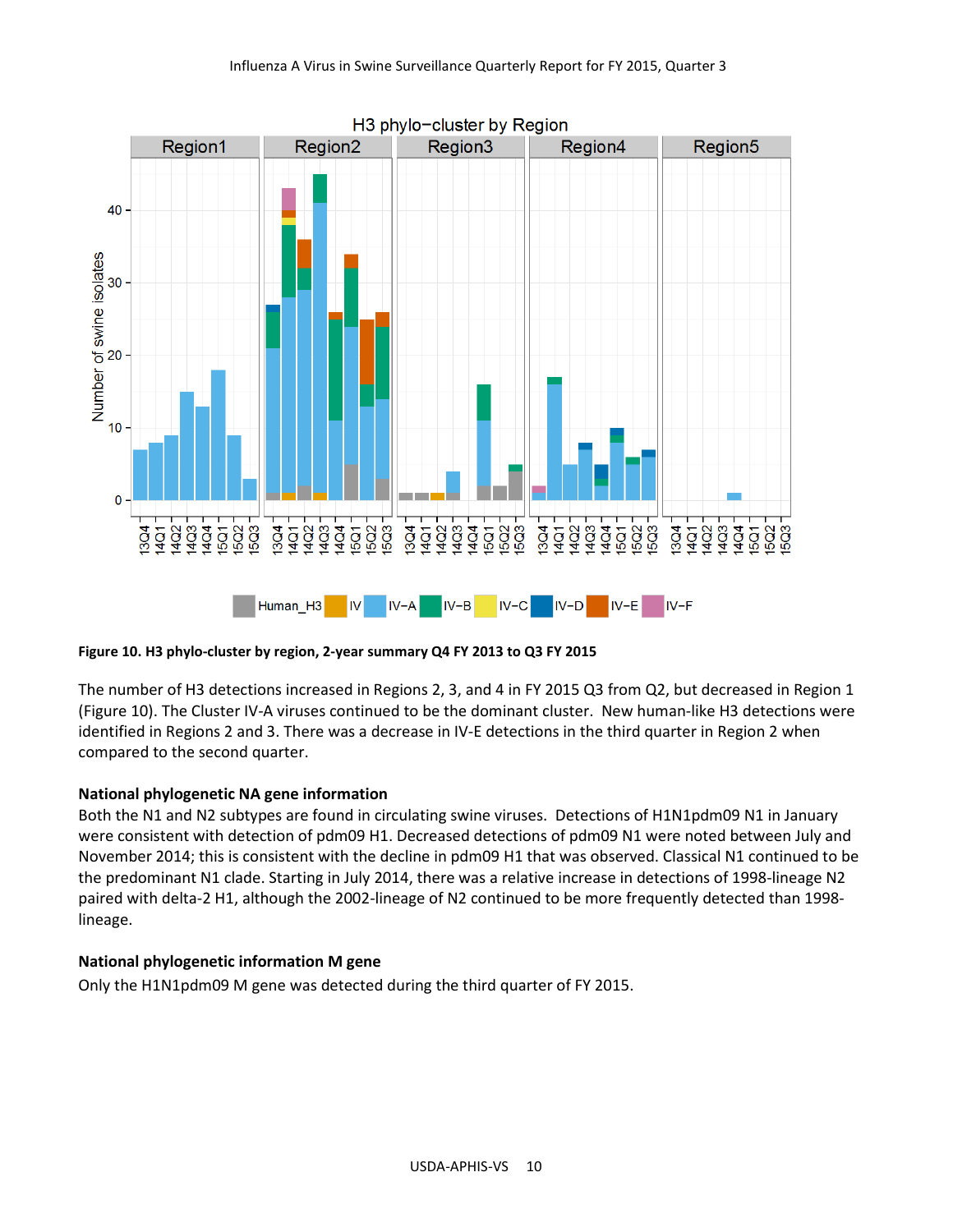# **Objective 2. Make Influenza Isolates from Swine Available for Research and Establish a Data Management System to Facilitate Genetic Analysis of these Isolates and Related Information**

A primary goal of IAV-S surveillance is to share selected virus isolates obtained from the surveillance system with public health, animal health, and academic researchers to facilitate genetic analysis and research on viruses of interest. For the third quarter of FY 2015, the NVSL Diagnostic Virology Laboratory provided 55 isolates to five institutions:<sub>t</sub> one governmental, one academic, two pharmaceutical, and one international. NVLS received 288 isolates into the repository, increasing the 2015 YTD isolates received to 720 (Table 3). Table 4 reports the number of isolates available in the repository by subtype.

#### **Table 3. Virus isolates received in repository**

| Virus isolates in the repository |       |  |
|----------------------------------|-------|--|
| <b>2015 YTD</b>                  | 720   |  |
| 2014                             | 765   |  |
| 2013                             | 820   |  |
| 2012                             | 915   |  |
| <b>TOTAL TO DATE</b>             | 3,220 |  |

**Table 4. Number of subtyped isolates available through the repository**

| Subtyped isolates available through |       |  |
|-------------------------------------|-------|--|
| repository                          |       |  |
| <b>H3N2</b>                         | 1,124 |  |
| <b>H3N1</b>                         | q     |  |
| <b>H1N1</b>                         | 1,459 |  |
| <b>H1N2</b>                         | 1,157 |  |
| <b>Mixed</b>                        | 255   |  |
| <b>TOTAL</b>                        | 4.004 |  |

# **Objective 3. Select Proper Isolates for Development of Relevant Diagnostic Reagents,**

### **Updating Diagnostic Assays, and Vaccine Seed Stock Products**

USDA makes IAV-S isolates available in the public domain for further research. ARS-NADC conducts research on isolates obtained from the repository and sequences generated from the surveillance system. Genetic sequencing reported to GenBank is available for private corporations, governmental entities, academic institutions, and other scientific community partners for research and vaccine strain selection and efficacy testing. NVSL and ARS staff are consulted by these parties as subject matter experts in IAV-S when necessary.

### **Conclusion**

The IAV-S voluntary surveillance system continues to provide insight into the genetic makeup of circulating influenza virus in limited populations of commercial pigs. Genetic information and virus isolates are made publicly available for further research and possible vaccine strain selection and efficacy testing. Influenza A Virus in swine remains a dynamic virus with high levels of genetic variability in the hemagglutinin and neuraminidase genes.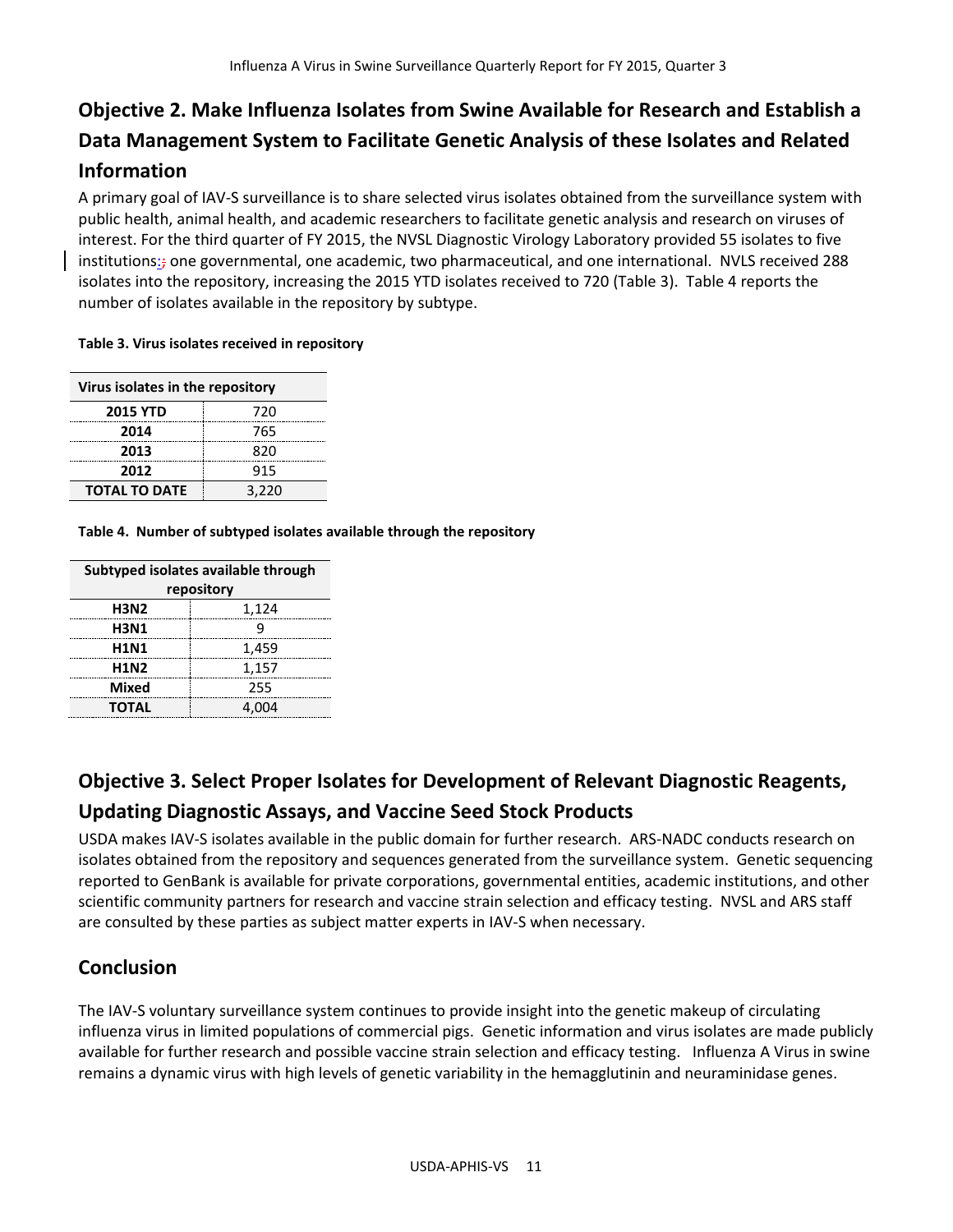## **Appendix 1: Regional Charts of HA and NA Combinations by Percentage**

The following charts present the percentages of combinations of HA and NA on the national and regional scales based on ARS-NADC phylogenetic analyses. The results are reported from July 2013 to June 2015. These "heat maps" represent the percentage of combinations by using a color gradient where a deeper gradient represents a greater percentage occurrence for a particular HA-NA combination. HA clusters are listed on the left vertical axis of the chart and NA clusters are listed on the bottom horizontal axis. Line up the HA cluster with the corresponding NA cluster to determine the percentage of occurrence of that particular combination. A color legend is provided on the right side of the chart.





Percentage of HA and NA combinations - Jul 2013 to Jun 2015

Total HA & NA combinations across the U.S. – 1,441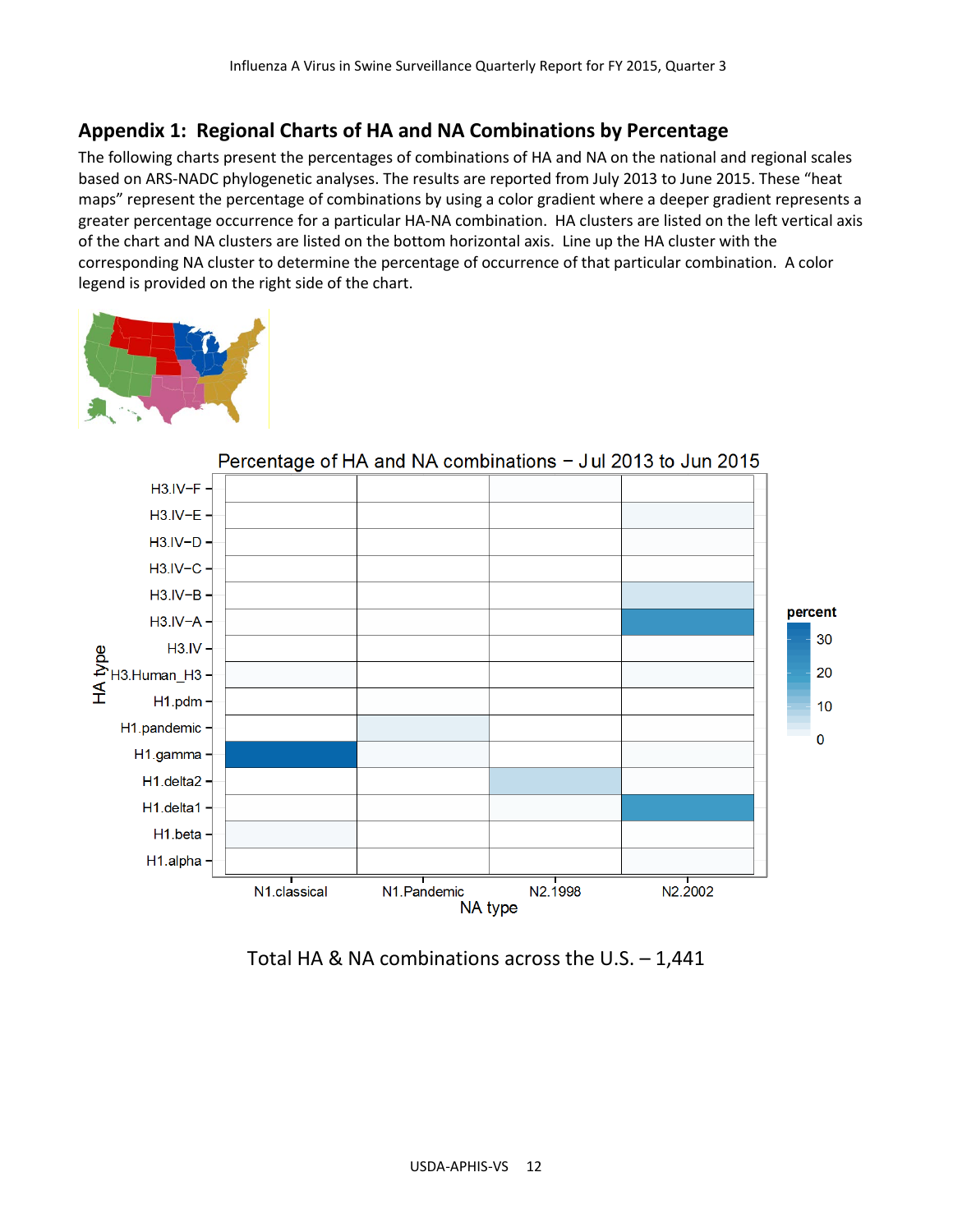

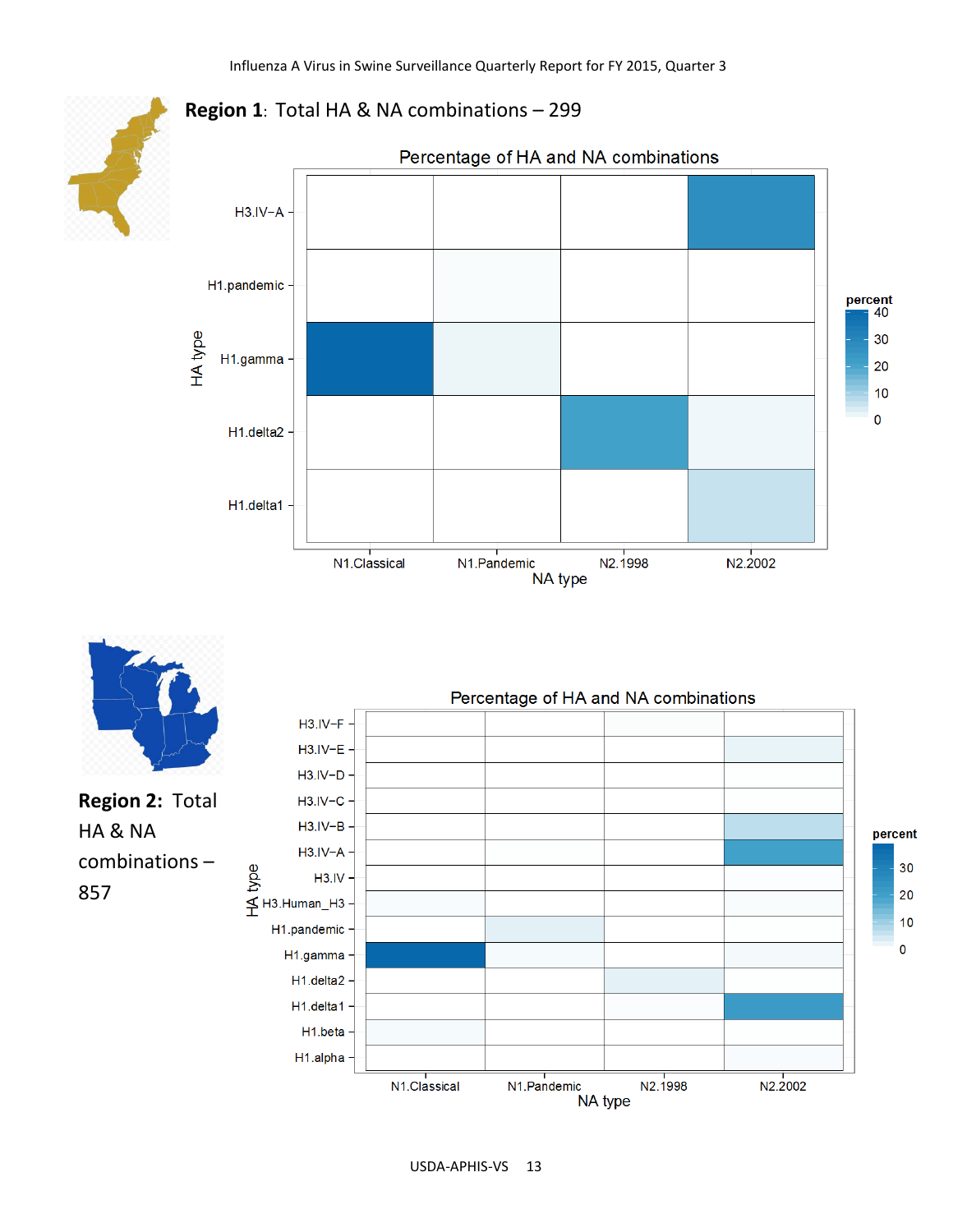